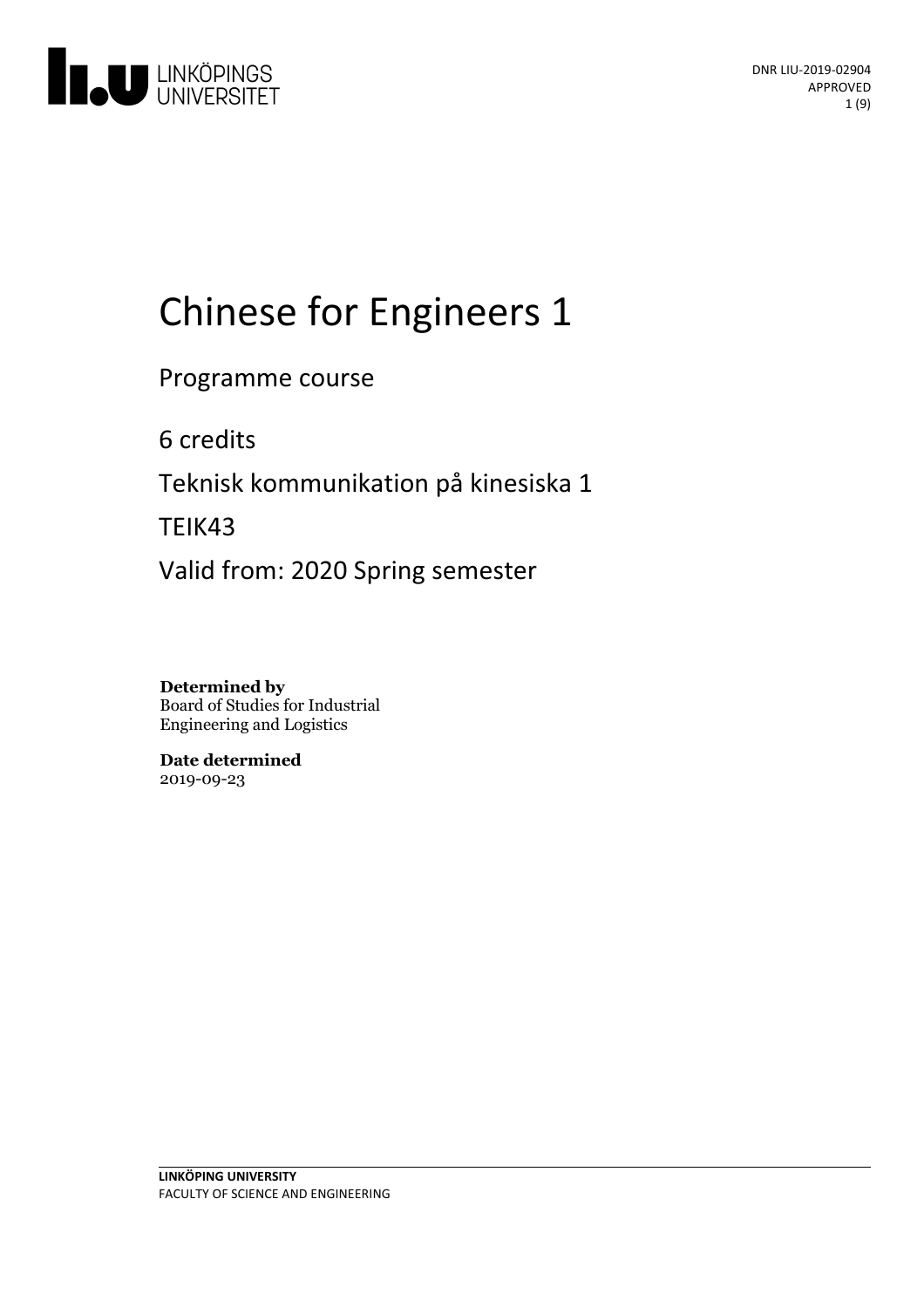# Main field of study

No main field of study

Course level

First cycle

# Advancement level

 $G_1X$ 

# Course offered for

- Master of Science in Industrial Engineering and Management International
- Master of Science in Industrial Engineering and Management
- Master of Science in Applied Physics and Electrical Engineering International

# Entry requirements

Note: Admission requirements for non-programme students usually also include admission requirements for the programme and threshold requirements for progression within the programme, or corresponding.

# Examination

| TEN <sub>1</sub> | Written examination | 2.5 credits | U, 3, 4, 5 |
|------------------|---------------------|-------------|------------|
| TEN2             | Written examination | 2.5 credits | U, 3, 4, 5 |
| KTR1             | Tests               | 0.5 credits | U.G        |
| KTR2             | Tests               | 0.5 credits | U.G        |

## Grades

Four-grade scale, LiU, U, 3, 4, 5

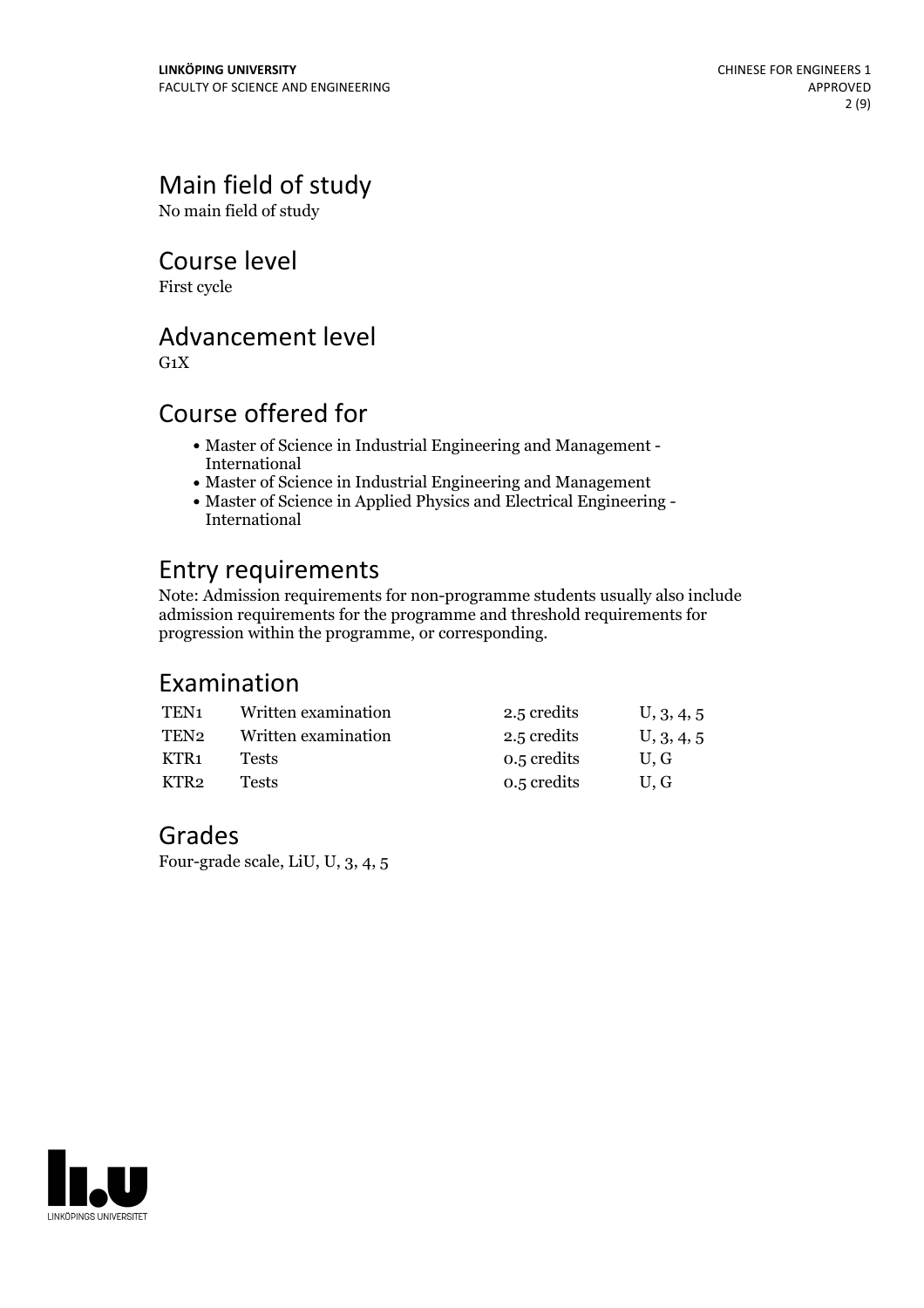# Other information

Supplementary course: Chinese for Engineers I - part 2

#### **About teaching and examination language**

The teaching language is presented in the Overview tab for each course. The examination language relates to the teaching language as follows:

- If teaching language is Swedish, the course as a whole or in large parts, is taught in Swedish. Please note that although teaching language is Swedish, parts of the course could be given in English. Examination language is Swedish.<br>• If teaching language is Swedish/English, the course as a whole will be
- taught in English if students without prior knowledge of the Swedish language participate. Examination language is Swedish or English
- $\bullet$  If teaching language is English, the course as a whole is taught in English. Examination language is English.

#### **Other**

The course is conducted in a manner where both men's and women's

The planning and implementation of a course should correspond to the course syllabus. The course evaluation should therefore be conducted with the course syllabus as a starting point.

# Department

Institutionen för ekonomisk och industriell utveckling

# Director of Studies or equivalent

Johan Holtström

### Examiner

Li Li Tunek

# Education components

Preliminary scheduled hours: 16 h Recommended self-study hours: 144 h

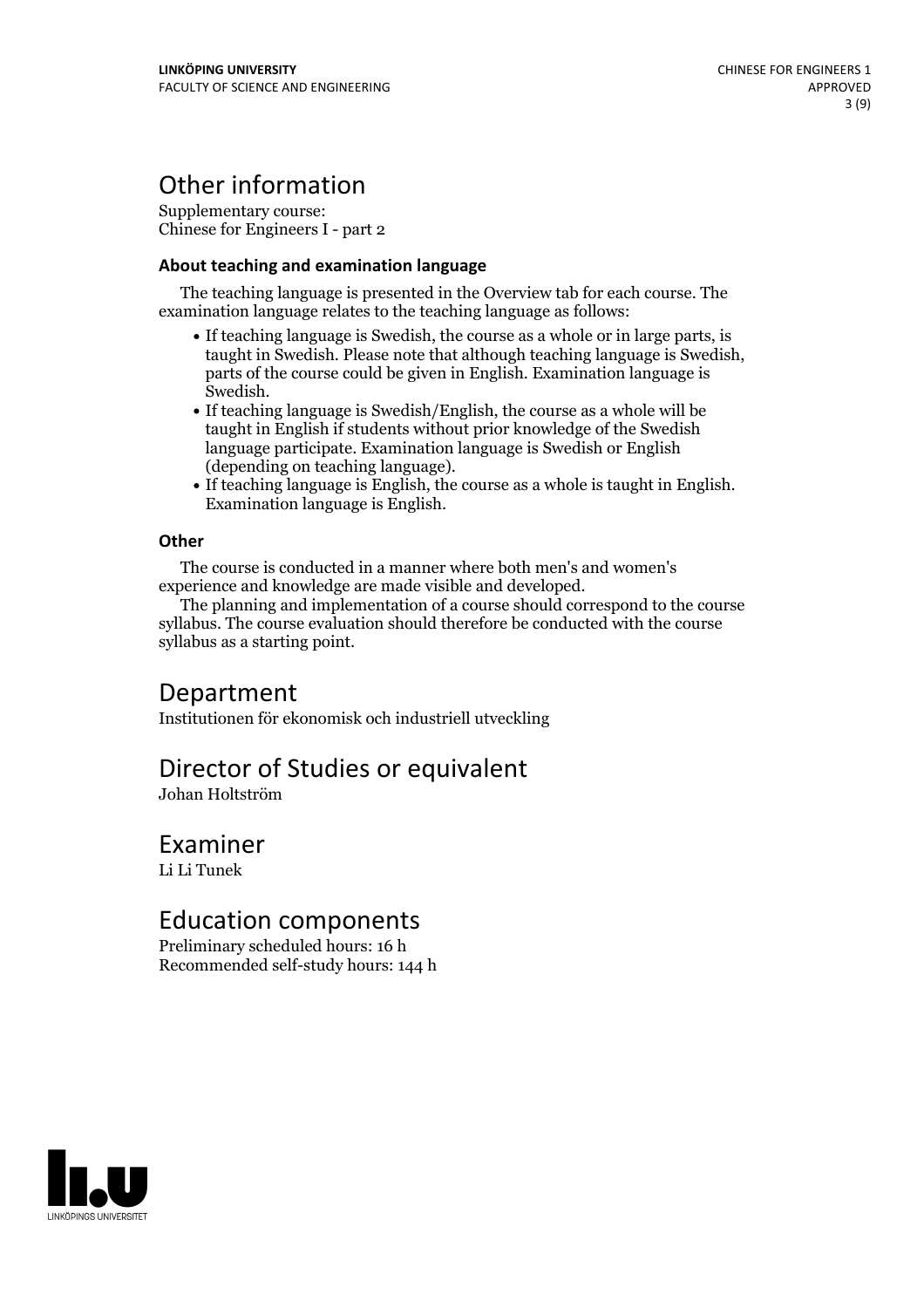# Course literature

#### **Books**

Ma Jianfei, 汉语口语速成 提高篇 */ Short-term Spoken Chinese: Pre-Intermediate* ISBN: 9787561916162

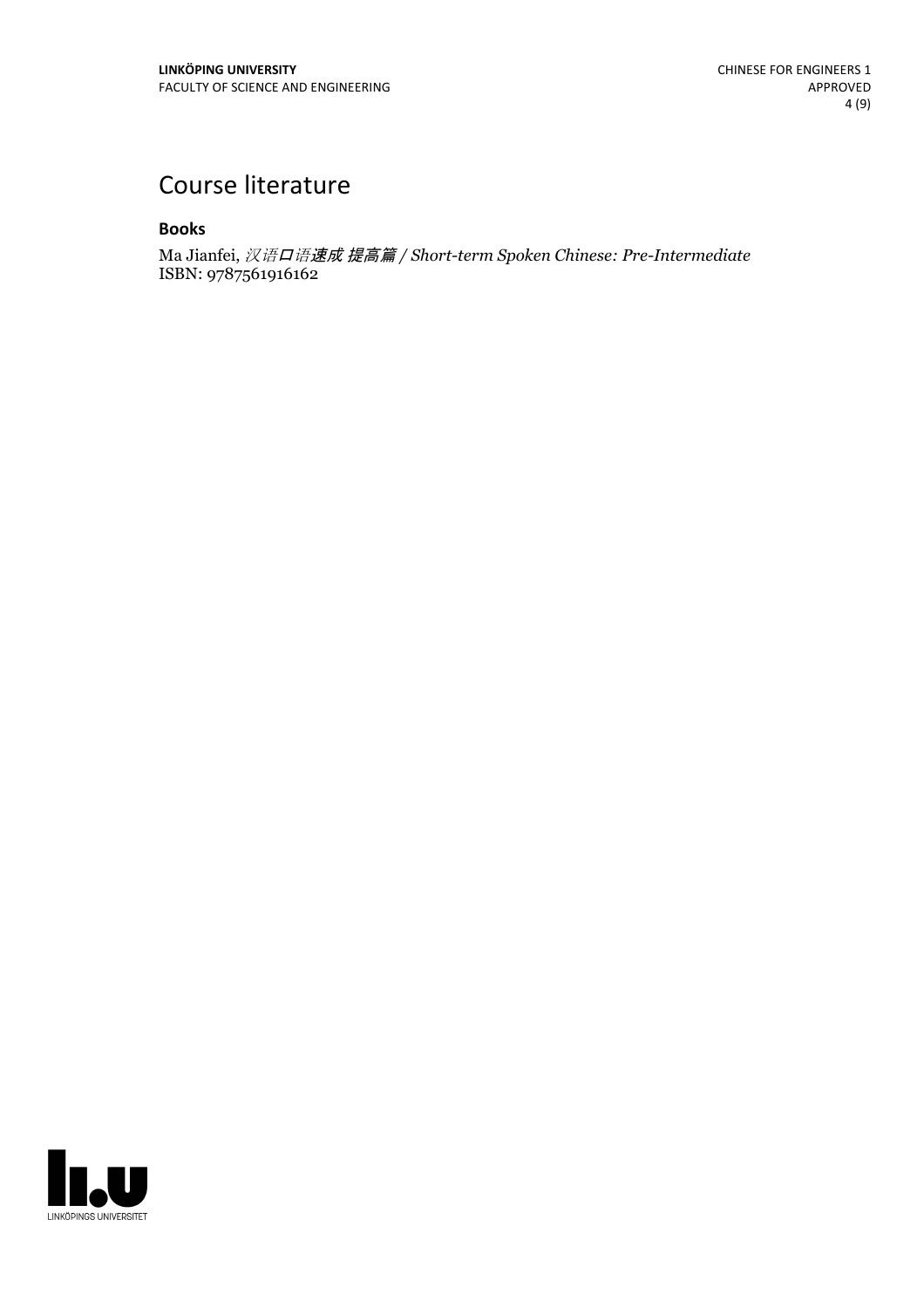# **Common rules**

### **Course syllabus**

A syllabus must be established for each course. The syllabus specifies the aim and contents of the course, and the prior knowledge that a student must have in order to be able to benefit from the course.

### **Timetabling**

Courses are timetabled after a decision has been made for this course concerning its assignment to a timetable module.

#### **Interrupting a course**

The vice-chancellor's decision concerning regulations for registration, deregistration and reporting results (Dnr LiU-2015-01241) states that interruptions in study are to be recorded in Ladok. Thus, all students who do not participate in a course for which they have registered must record the interruption, such that the registration on the course can be removed. Deregistration from <sup>a</sup> course is carried outusing <sup>a</sup> web-based form: https://www.lith.liu.se/for-studenter/kurskomplettering?l=en.

### **Cancelled courses**

Courses with few participants (fewer than 10) may be cancelled or organised in a manner that differs from that stated in the course syllabus. The Dean is to deliberate and decide whether a course is to be cancelled or changed from the course syllabus.

### **Guidelines relatingto examinations and examiners**

For details, see Guidelines for education and examination for first-cycle and second-cycle education at Linköping University, http://styrdokument.liu.se/Regelsamling/VisaBeslut/917592.

An examiner must be employed as a teacher at LiU according to the LiU Regulations for Appointments

(https://styrdokument.liu.se/Regelsamling/VisaBeslut/622784). For courses in second-cycle, the following teachers can be appointed as examiner: Professor (including Adjunct and Visiting Professor), Associate Professor (including Adjunct), Senior Lecturer (including Adjunct and Visiting Senior Lecturer), Research Fellow, or Postdoc. For courses in first-cycle, Assistant Lecturer (including Adjunct and Visiting Assistant Lecturer) can also be appointed as examiner in addition to those listed for second-cycle courses. In exceptional cases, a Part-time Lecturer can also be appointed as an examiner at both first- and second cycle, see Delegation of authority for the Board of Faculty of Science and Engineering.

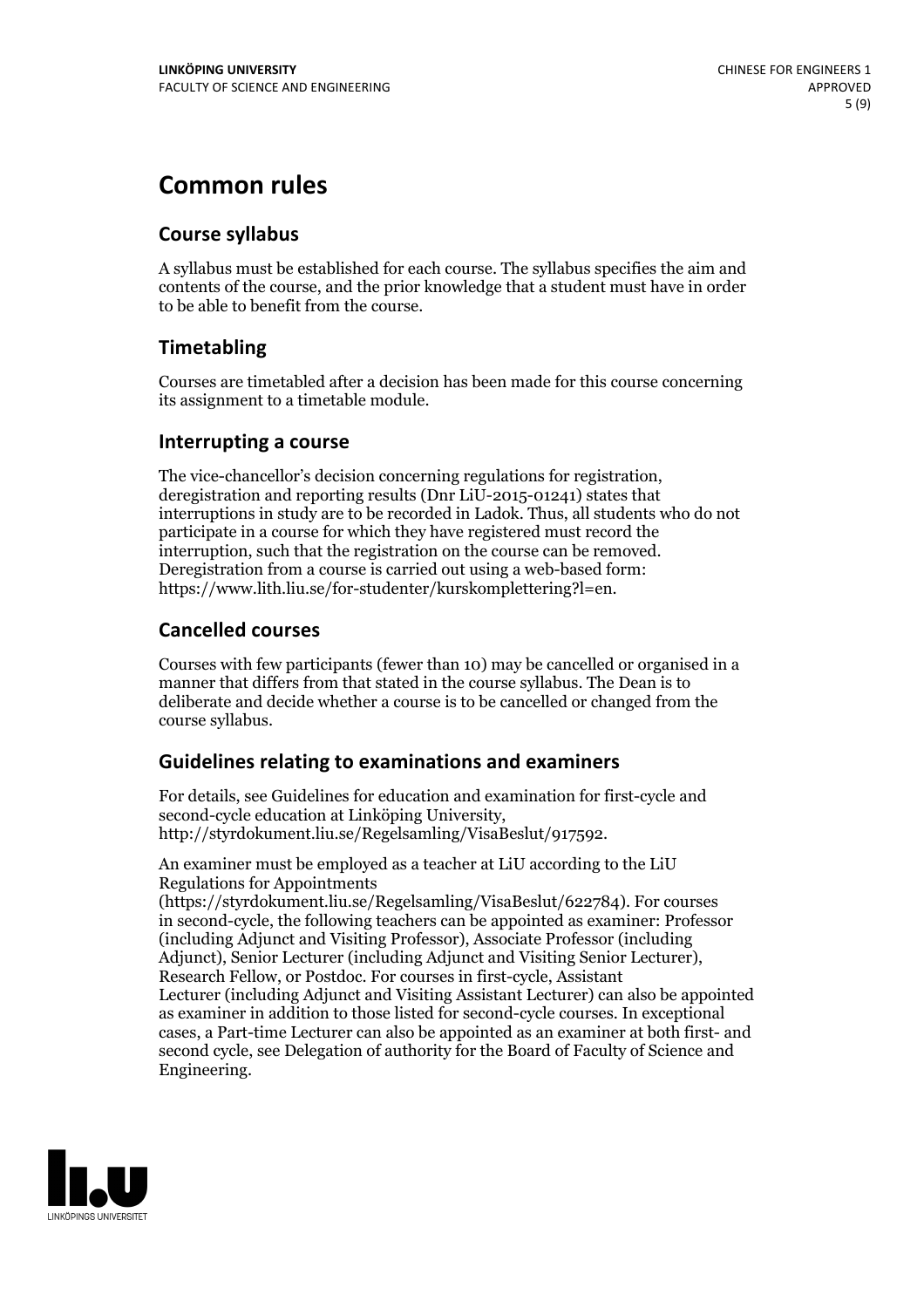### **Forms of examination**

#### **Examination**

Written and oral examinations are held at least three times a year: once immediately after the end of the course, once in August, and once (usually) in one of the re-examination periods. Examinations held at other times are to follow a decision of the board of studies.

Principles for examination scheduling for courses that follow the study periods:

- courses given in VT1 are examined for the first time in March, with re-examination in June and August
- courses given in VT2 are examined for the first time in May, with re-examination in August and October
- courses given in HT1 are examined for the first time in October, with re-examination in January and August
- courses given in HT2 are examined for the first time in January, with re-examination in March and in August.

The examination schedule is based on the structure of timetable modules, but there may be deviations from this, mainly in the case of courses that are studied and examined for several programmes and in lower grades (i.e. 1 and 2).

Examinations for courses that the board of studies has decided are to be held in alternate years are held three times during the school year in which the course is given according to the principles stated above.

Examinations for courses that are cancelled orrescheduled such that they are not given in one or several years are held three times during the year that immediately follows the course, with examination scheduling that corresponds to the scheduling that was in force before the course was cancelled or rescheduled.

When a course is given for the last time, the regular examination and two re-<br>examinations will be offered. Thereafter, examinations are phased out by offering three examinations during the following academic year at the same times as the examinations in any substitute course. If there is no substitute course, three examinations will be offered during re-examination periods during the following academic year. Other examination times are decided by the board of studies. In all cases above, the examination is also offered one more time during the academic year after the following, unless the board of studies decides otherwise.

If a course is given during several periods of the year (for programmes, or on different occasions for different programmes) the board or boards of studies determine together the scheduling and frequency of re-examination occasions.

#### **Registration for examination**

In order to take an examination, a student must register in advance at the Student Portal during the registration period, which opens 30 days before the date of the examination and closes 10 days before it. Candidates are informed of the location of the examination by email, four days in advance. Students who have not

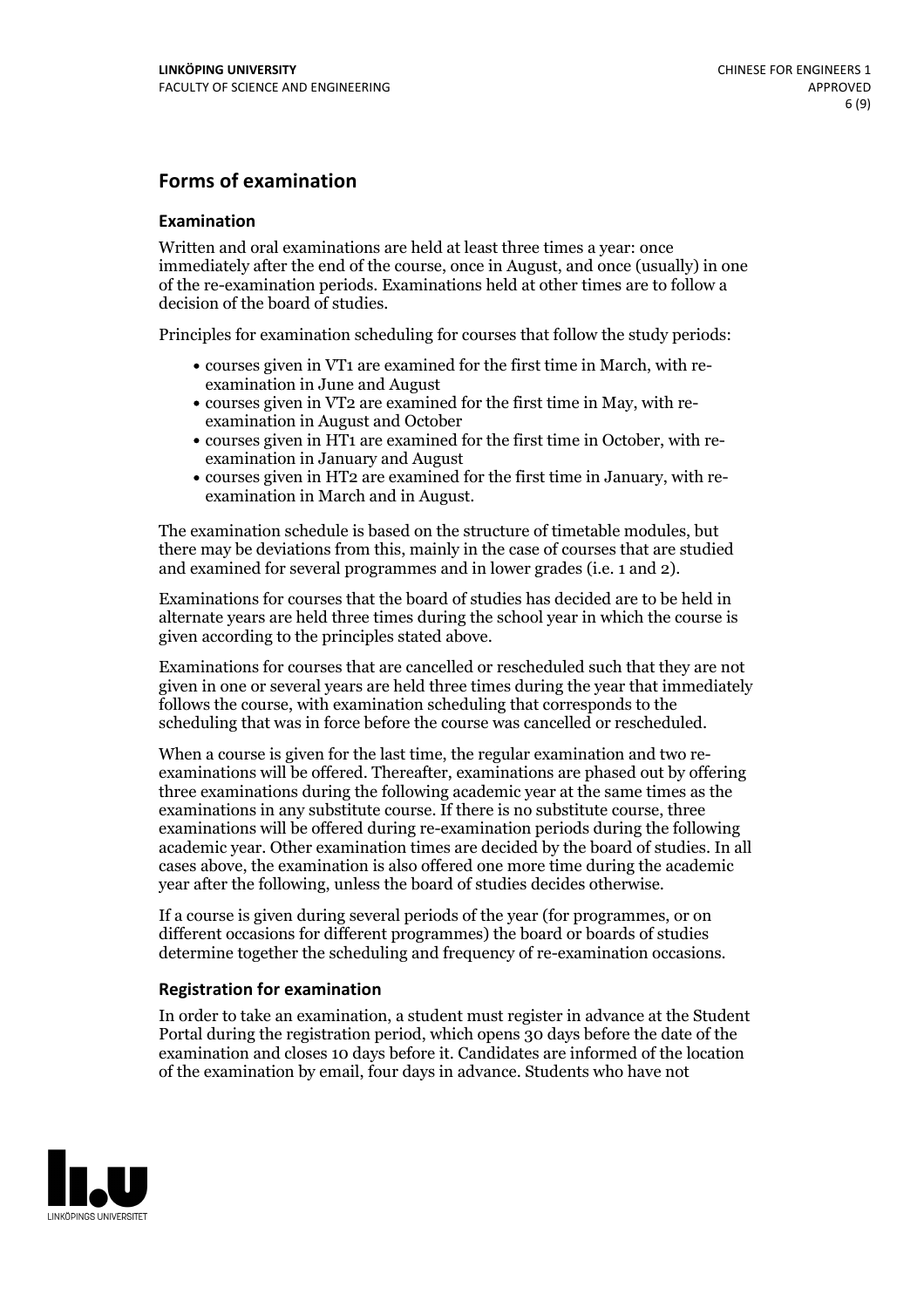registered for an examination run the risk of being refused admittance to the examination, if space is not available.

Symbols used in the examination registration system:

\*\* denotes that the examination is being given for the penultimate time.

\* denotes that the examination is being given for the last time.

#### **Code of conduct for students during examinations**

Details are given in a decision in the university's rule book: http://styrdokument.liu.se/Regelsamling/VisaBeslut/622682.

#### **Retakes for higher grade**

Students at the Institute of Technology at LiU have the right to retake written examinations and computer-based examinations in an attempt to achieve a higher grade. This is valid for all examination components with code "TEN" and "DAT". The same right may not be exercised for other examination components, unless otherwise specified in the course syllabus.

A retake is not possible on courses that are included in an issued degree diploma.

#### **Retakes of other forms of examination**

Regulations concerning retakes of other forms of examination than written examinations and computer-based examinations are given in the LiU guidelines

http://styrdokument.liu.se/Regelsamling/VisaBeslut/917592.

#### **Plagiarism**

For examinations that involve the writing of reports, in cases in which it can be assumed that the student has had access to other sources (such as during project work, writing essays, etc.), the material submitted must be prepared in accordance with principles for acceptable practice when referring to sources (references or quotations for which the source is specified) when the text, images, ideas, data,  $\vec{e}$  etc. of other people are used. It is also to be made clear whether the author has reused his or her own text, images, ideas, data, etc. from previous examinations, such as degree projects, project reports, etc. (this is sometimes known as "self- plagiarism").

A failure to specify such sources may be regarded as attempted deception during examination.

#### **Attempts to cheat**

In the event of <sup>a</sup> suspected attempt by <sup>a</sup> student to cheat during an examination, or when study performance is to be assessed as specified in Chapter <sup>10</sup> of the Higher Education Ordinance, the examiner is to report this to the disciplinary board of the university. Possible consequences for the student are suspension from study and a formal warning. More information is available at https://www.student.liu.se/studenttjanster/lagar-regler-rattigheter?l=en.

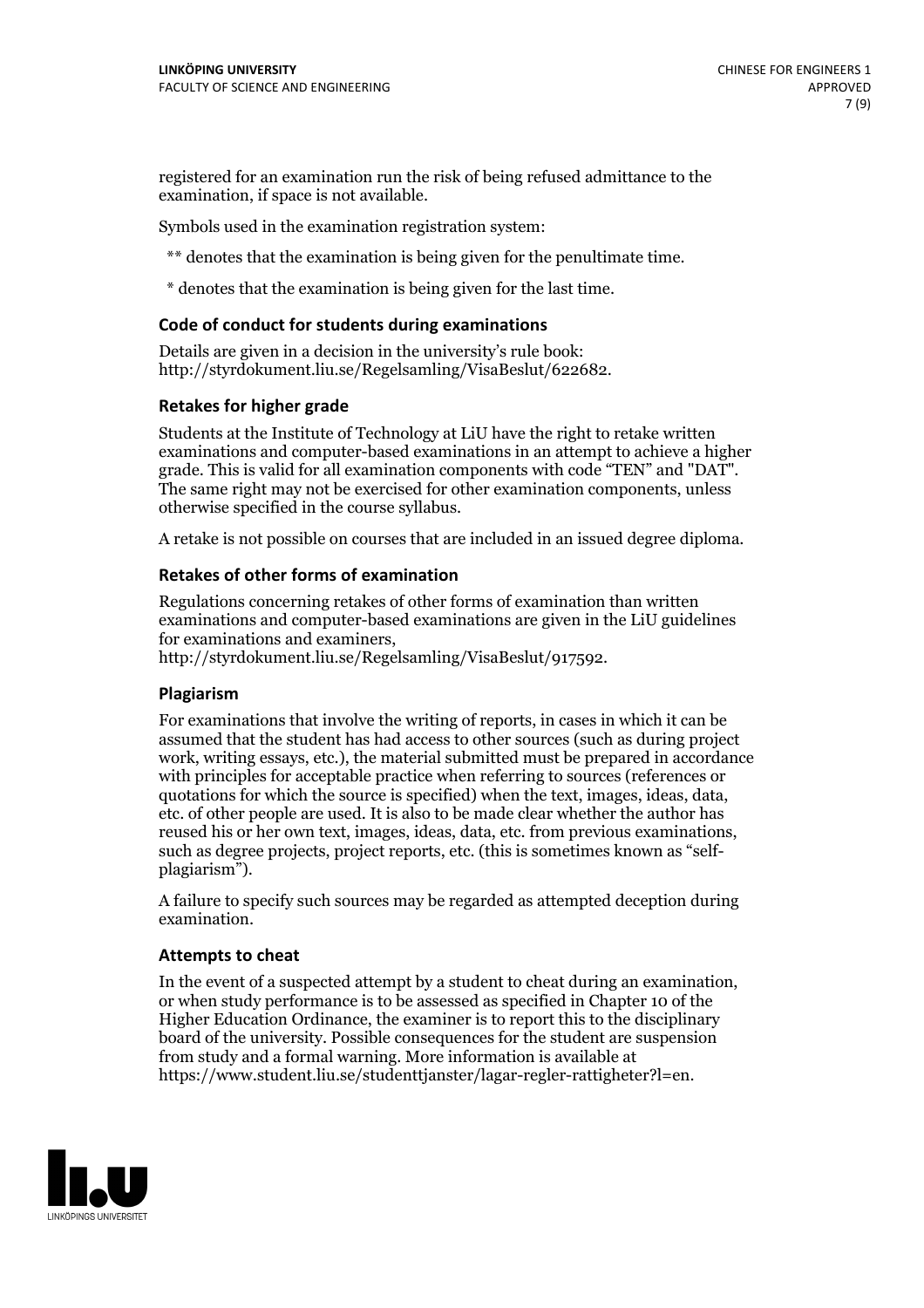#### **Grades**

The grades that are preferably to be used are Fail (U), Pass (3), Pass not without distinction  $(4)$  and Pass with distinction  $(5)$ .

- 1. Grades U, 3, 4, 5 are to be awarded for courses that have written
- examinations. 2. Grades Fail (U) and Pass (G) may be awarded for courses with <sup>a</sup> large degree of practical components such as laboratory work, project work and group work. 3. Grades Fail (U) and Pass (G) are to be used for degree projects and other
- independent work.

#### **Examination components**

- 
- 1. Grades U, 3, 4, <sup>5</sup> are to be awarded for written examinations (TEN). 2. Examination components for which the grades Fail (U) and Pass (G) may be awarded are laboratory work (LAB), project work (PRA), preparatory written examination (KTR), oral examination (MUN), computer-based
- examination (DAT), home assignment (HEM), and assignment (UPG). 3. Students receive grades either Fail (U) or Pass (G) for other examination components in which the examination criteria are satisfied principally through active attendance such as other examination (ANN), tutorial group (BAS) or examination item (MOM). 4. Grades Fail (U) and Pass (G) are to be used for the examination
- components Opposition (OPPO) and Attendance at thesis presentation (AUSK) (i.e. part of the degree project).

For mandatory components, the following applies: If special circumstances prevail, and if it is possible with consideration of the nature of the compulsory component, the examiner may decide to replace the compulsory component with another equivalent component. (In accordance with the LiU Guidelines for education and examination for first-cycle and second-cycle education at Linköping University, http://styrdokument.liu.se/Regelsamling/VisaBeslut/917592).

For written examinations, the following applies: If the LiU coordinator for students with disabilities has granted a student the right to an adapted examination for a written examination in an examination hall, the student has the right to it. If the coordinator has instead recommended for the student an adapted examination or alternative form of examination, the examiner may grant this if the examiner assesses that it is possible, based on consideration of the course objectives. (In accordance with the LiU Guidelines for education and examination for first-cycle and second-cycle education at Linköping University, http://styrdokument.liu.se/Regelsamling/VisaBeslut/917592).

The examination results for a student are reported at the relevant department.

### **Regulations (applyto LiU in its entirety)**

The university is a government agency whose operations are regulated by